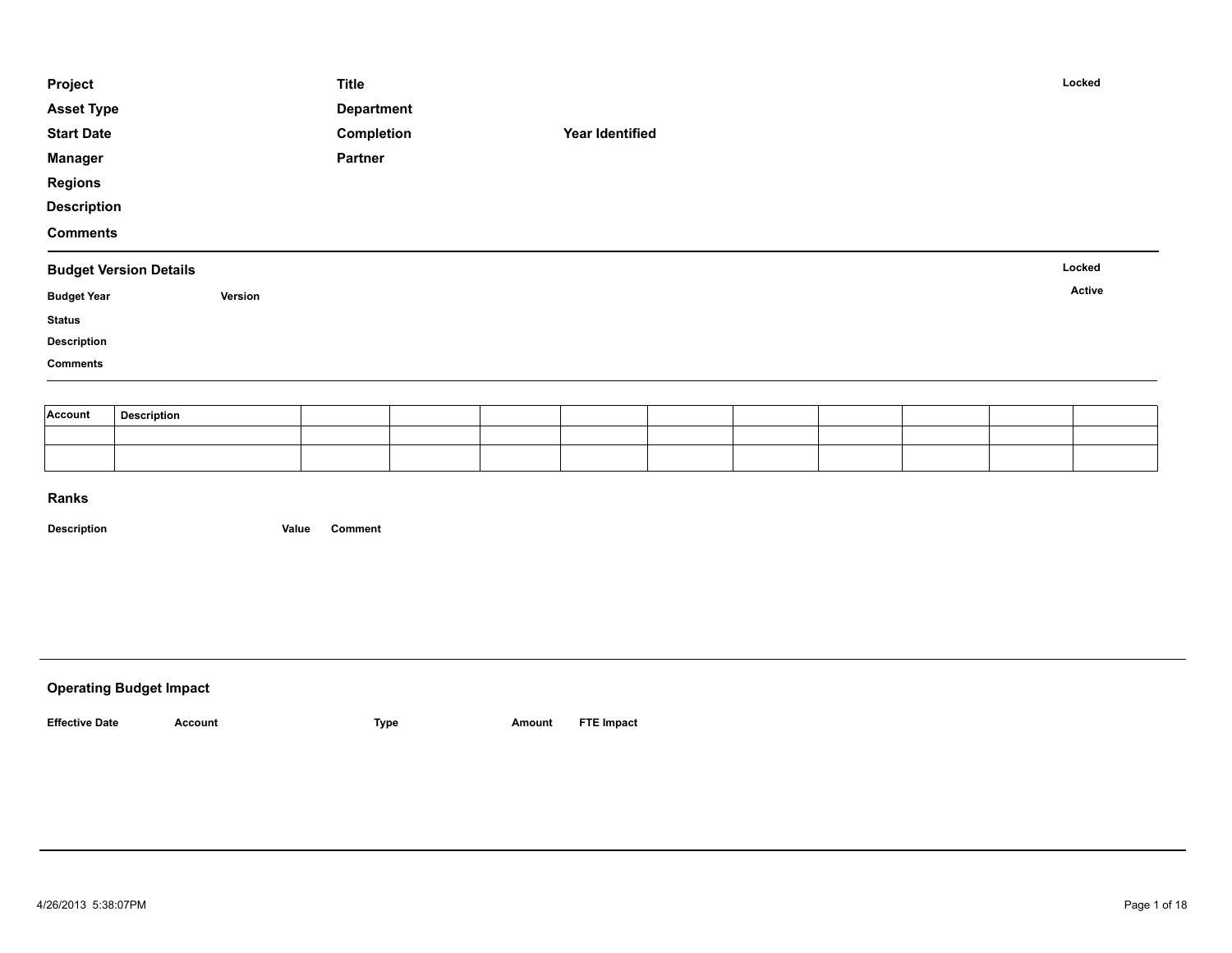### **Related Projects**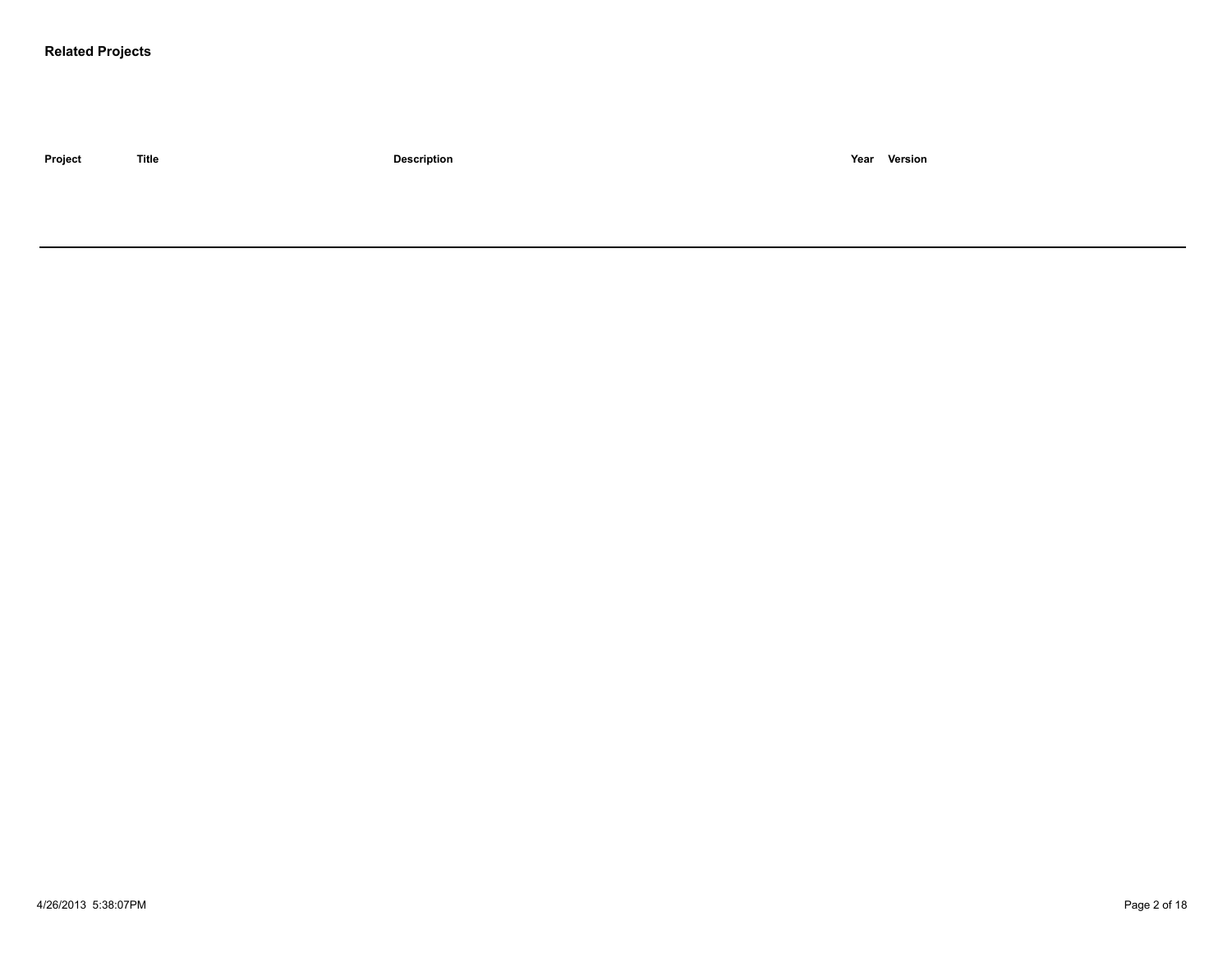| Project            |                               |         | <b>Title</b>      |  |                        |  |  | Locked |
|--------------------|-------------------------------|---------|-------------------|--|------------------------|--|--|--------|
| <b>Asset Type</b>  |                               |         | <b>Department</b> |  |                        |  |  |        |
| <b>Start Date</b>  |                               |         | Completion        |  | <b>Year Identified</b> |  |  |        |
| <b>Manager</b>     |                               |         | Partner           |  |                        |  |  |        |
| <b>Regions</b>     |                               |         |                   |  |                        |  |  |        |
| <b>Description</b> |                               |         |                   |  |                        |  |  |        |
| <b>Comments</b>    |                               |         |                   |  |                        |  |  |        |
|                    | <b>Budget Version Details</b> |         |                   |  |                        |  |  | Locked |
| <b>Budget Year</b> |                               | Version |                   |  |                        |  |  | Active |
| <b>Status</b>      |                               |         |                   |  |                        |  |  |        |
| <b>Description</b> |                               |         |                   |  |                        |  |  |        |
| <b>Comments</b>    |                               |         |                   |  |                        |  |  |        |
|                    |                               |         |                   |  |                        |  |  |        |
| Account            | <b>Description</b>            |         |                   |  |                        |  |  |        |
|                    |                               |         |                   |  |                        |  |  |        |

| <b>Operating Budget Impact</b> |         |      |        |                   |
|--------------------------------|---------|------|--------|-------------------|
| <b>Effective Date</b>          | Account | Type | Amount | <b>FTE Impact</b> |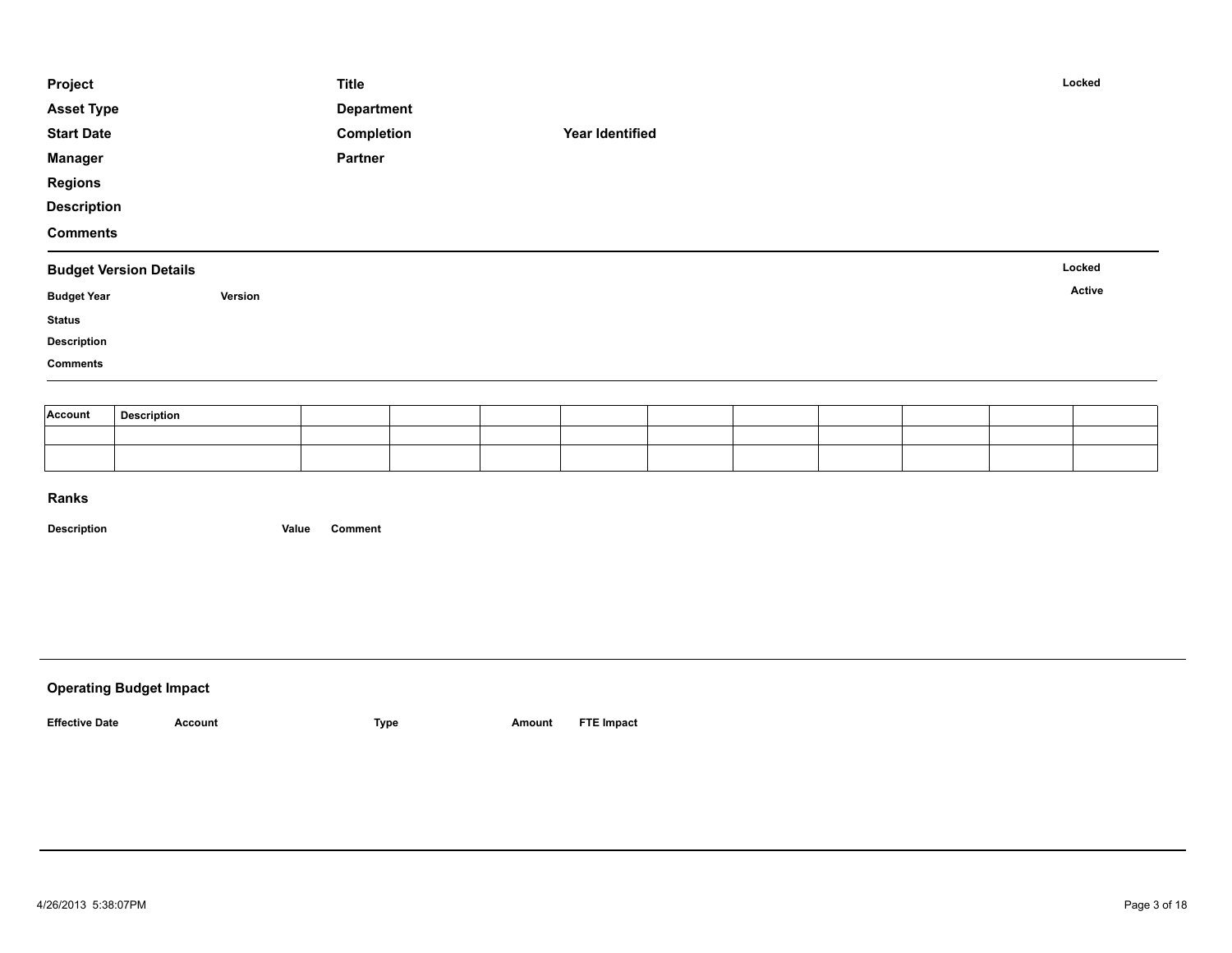### **Related Projects**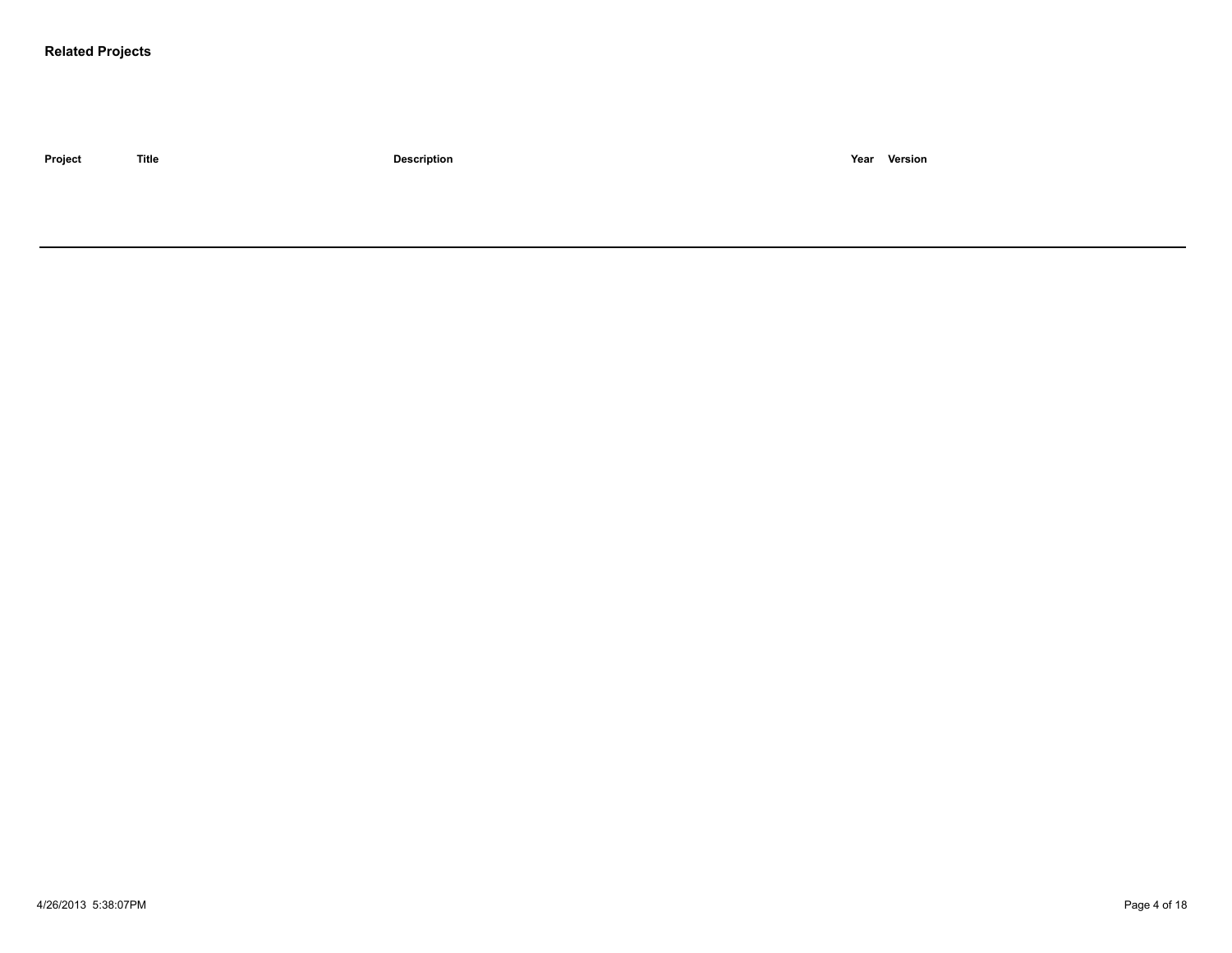|                    | Project 1038 - Details for Budget Year 2013                                                                                                                                                                                        |                      |            |                        |                        |            |            |            |            |            |            |
|--------------------|------------------------------------------------------------------------------------------------------------------------------------------------------------------------------------------------------------------------------------|----------------------|------------|------------------------|------------------------|------------|------------|------------|------------|------------|------------|
| Project            | 1038                                                                                                                                                                                                                               | <b>Title</b>         |            | Greenspace Development |                        |            |            |            |            |            | Locked No  |
| <b>Asset Type</b>  | Outdoor recreational facilities st Department                                                                                                                                                                                      |                      | Parks      |                        |                        |            |            |            |            |            |            |
| <b>Start Date</b>  |                                                                                                                                                                                                                                    | <b>Completion</b>    |            |                        | <b>Year Identified</b> | 2000       |            |            |            |            |            |
| <b>Manager</b>     | Perry Roque 729-2170                                                                                                                                                                                                               | <b>Partner</b>       |            |                        |                        |            |            |            |            |            |            |
| <b>Regions</b>     |                                                                                                                                                                                                                                    |                      |            |                        |                        |            |            |            |            |            |            |
| <b>Description</b> | This project is for the development of a Green Space Master Plan.                                                                                                                                                                  |                      |            |                        |                        |            |            |            |            |            |            |
| <b>Comments</b>    | The green space master plan was initially Developed in 2002 and has been identified as one of the priorities in the Roadmap for Growth strategic<br>plan. It has been over 10 years since the last Green Space plan was developed. |                      |            |                        |                        |            |            |            |            |            |            |
|                    | <b>Budget Version Details</b>                                                                                                                                                                                                      |                      |            |                        |                        |            |            |            |            |            | Locked No  |
| <b>Budget Year</b> | 2,013<br>Version                                                                                                                                                                                                                   | 2013 Proposed        |            |                        |                        |            |            |            |            |            | Active Y   |
| <b>Status</b>      | <b>Council Review</b>                                                                                                                                                                                                              |                      |            |                        |                        |            |            |            |            |            |            |
| <b>Description</b> |                                                                                                                                                                                                                                    |                      |            |                        |                        |            |            |            |            |            |            |
| <b>Comments</b>    | The 2013 funding request is to hire a consultant to redevelopment the green space master plan for the<br>City of Brandon.                                                                                                          |                      |            |                        |                        |            |            |            |            |            |            |
| <b>Expenses</b>    |                                                                                                                                                                                                                                    |                      |            |                        |                        |            |            |            |            |            |            |
| Account            | <b>Description</b>                                                                                                                                                                                                                 | 2013                 | 2014       | 2015                   | 2016                   | 2017       | 2018       | 2019       | 2020       | 2021       | 2022       |
|                    |                                                                                                                                                                                                                                    |                      |            |                        |                        |            | \$0        | \$0        | \$0        | \$0        | \$0        |
| 0019               | Green Space Master plan                                                                                                                                                                                                            | \$70,000             | \$0        | \$0                    | \$0                    | \$0        |            |            |            |            |            |
|                    | <b>Total Expenses</b>                                                                                                                                                                                                              | \$70,000             | \$0        | \$0                    | \$0                    | \$0        | \$0        | \$0        | \$0        | \$0        | \$0        |
| <b>Revenues</b>    |                                                                                                                                                                                                                                    |                      |            |                        |                        |            |            |            |            |            |            |
| Account            | <b>Description</b>                                                                                                                                                                                                                 | 2013                 | 2014       | 2015                   | 2016                   | 2017       | 2018       | 2019       | 2020       | 2021       | 2022       |
| 13.1537            | Parks Reserve<br><b>Total Revenues</b>                                                                                                                                                                                             | \$70,000<br>\$70,000 | \$0<br>\$0 | \$0<br>\$0             | \$0<br>\$0             | \$0<br>\$0 | \$0<br>\$0 | \$0<br>\$0 | \$0<br>\$0 | \$0<br>\$0 | \$d<br>\$0 |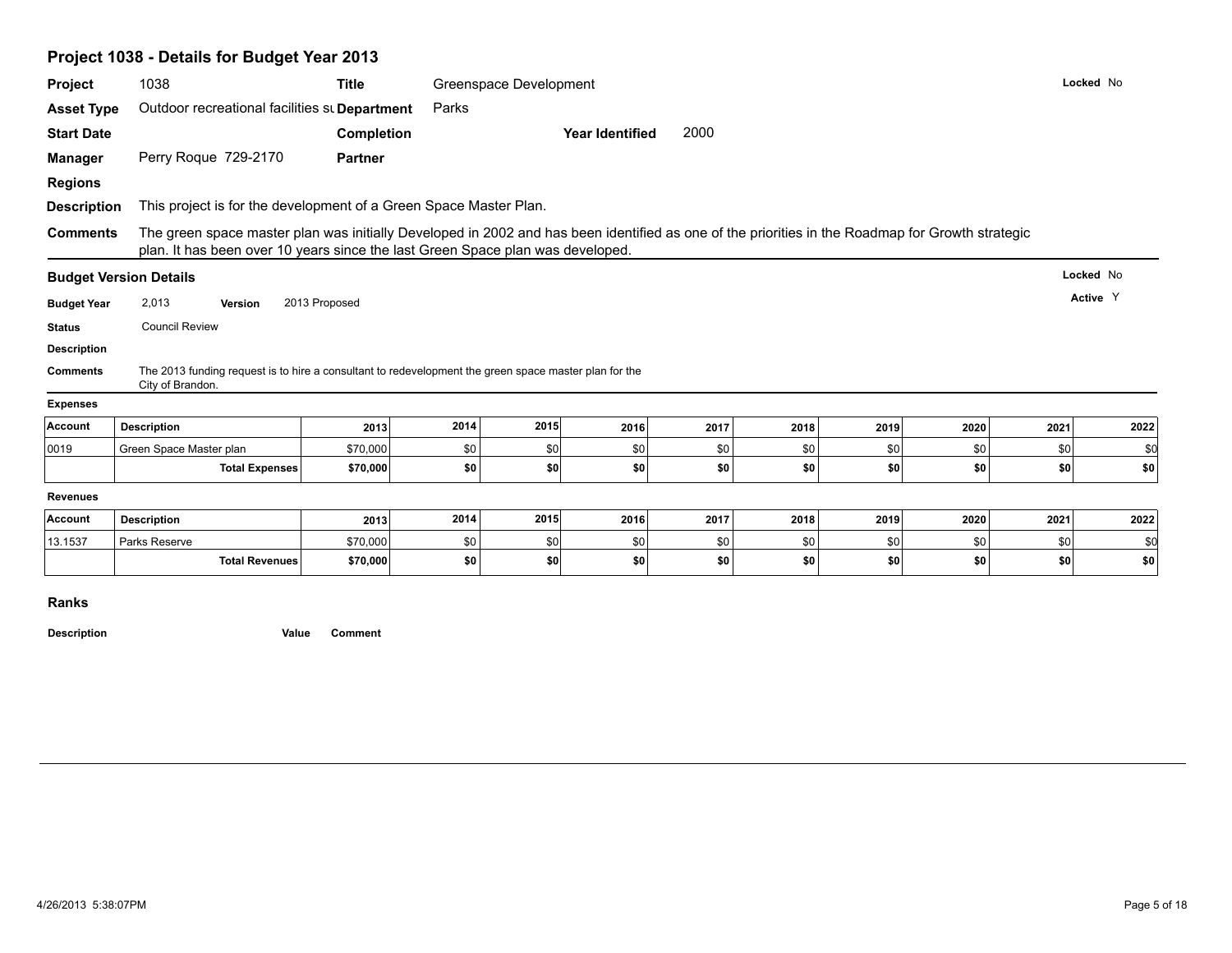| <b>Effective Date</b> | Account | <b>Type</b> | Amount | <b>FTE Impact</b> |
|-----------------------|---------|-------------|--------|-------------------|

# **Related Projects**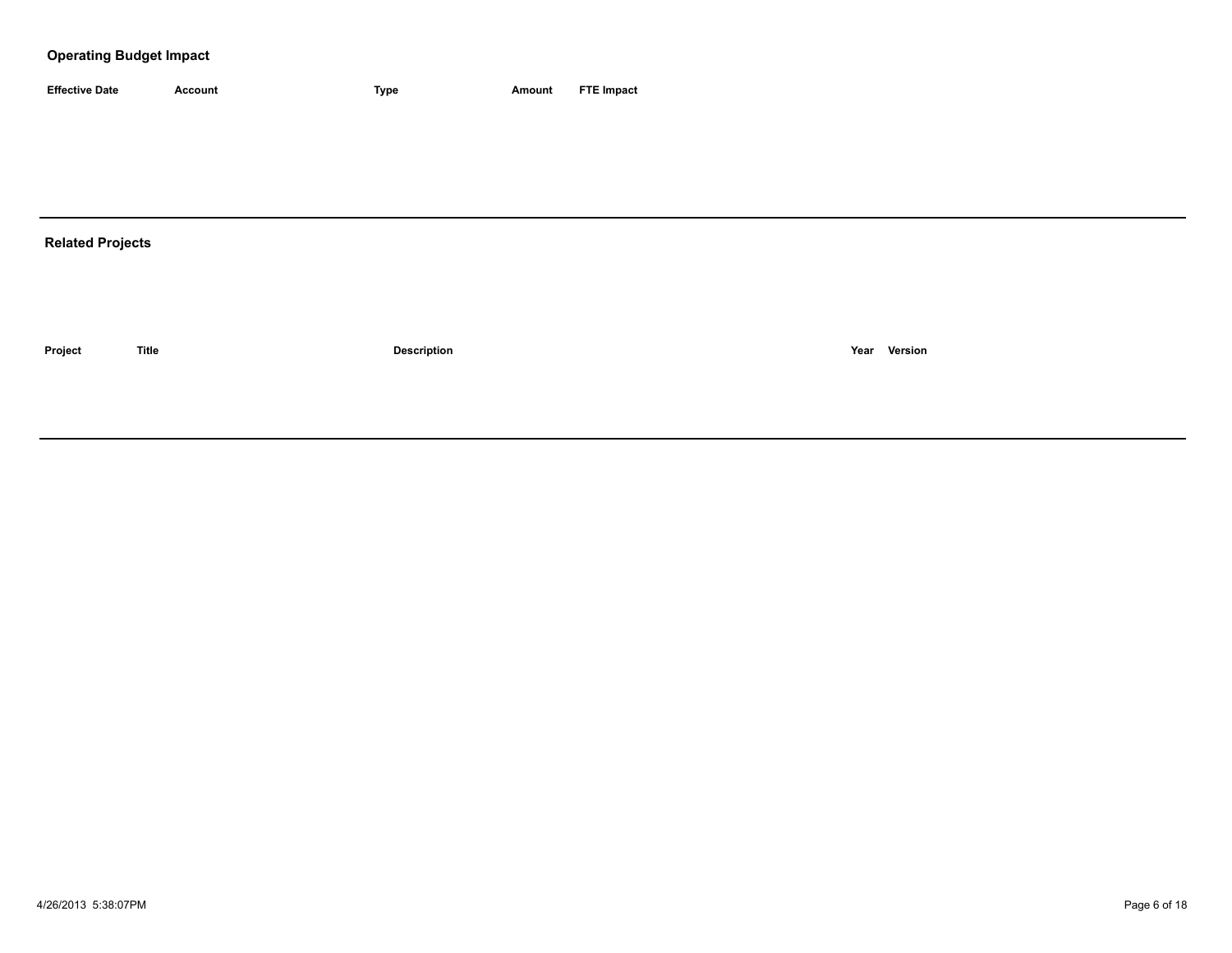| Project 359 - Details for Budget Year 2013 |                                                                          |                   |               |           |                        |      |      |      |      |      |           |
|--------------------------------------------|--------------------------------------------------------------------------|-------------------|---------------|-----------|------------------------|------|------|------|------|------|-----------|
| Project                                    | 359                                                                      | <b>Title</b>      | Parks Complex |           |                        |      |      |      |      |      | Locked No |
| <b>Asset Type</b>                          | Other machinery and equipmen Department                                  |                   | Parks         |           |                        |      |      |      |      |      |           |
| <b>Start Date</b>                          |                                                                          | <b>Completion</b> |               |           | <b>Year Identified</b> | 2010 |      |      |      |      |           |
| <b>Manager</b>                             | Perry Roque 729-2170                                                     | <b>Partner</b>    |               |           |                        |      |      |      |      |      |           |
| <b>Regions</b>                             |                                                                          |                   |               |           |                        |      |      |      |      |      |           |
| <b>Description</b>                         | This project is for the Parks Complex and Greenhouse on McGregor Avenue. |                   |               |           |                        |      |      |      |      |      |           |
| <b>Comments</b>                            | The Parks Building was build in early 1990.                              |                   |               |           |                        |      |      |      |      |      |           |
|                                            |                                                                          |                   |               |           |                        |      |      |      |      |      |           |
|                                            | The roof of the complex leaks in the winter months.                      |                   |               |           |                        |      |      |      |      |      |           |
|                                            | <b>Budget Version Details</b>                                            |                   |               |           |                        |      |      |      |      |      | Locked No |
|                                            |                                                                          |                   |               |           |                        |      |      |      |      |      |           |
| <b>Budget Year</b>                         | 2,013<br>Version                                                         | 2013 Proposed     |               |           |                        |      |      |      |      |      | Active Y  |
| <b>Status</b>                              | <b>Finance Review</b>                                                    |                   |               |           |                        |      |      |      |      |      |           |
| <b>Description</b>                         |                                                                          |                   |               |           |                        |      |      |      |      |      |           |
| <b>Comments</b>                            |                                                                          |                   |               |           |                        |      |      |      |      |      |           |
| <b>Expenses</b>                            |                                                                          |                   |               |           |                        |      |      |      |      |      |           |
| Account                                    | <b>Description</b>                                                       | 2013              | 2014          | 2015      | 2016                   | 2017 | 2018 | 2019 | 2020 | 2021 | 2022      |
|                                            | Fence compound on East Side                                              | \$15,000          | \$0           | \$0       | \$0                    | \$0  | \$0  | \$0  | \$0  | \$0  | \$0       |
| 0410                                       | Parks Building roof                                                      | \$0               | \$0           | \$100,000 | \$0                    | \$0  | \$0  | \$0  | \$0  | \$0  | \$d       |
| 0410                                       | Storage Building Concrete Floor                                          | \$10,000          | \$0           | \$0       | \$0                    | \$0  | \$0  | \$0  | \$0  | \$0  | \$0       |
| 0410                                       | <b>Total Expenses</b>                                                    | \$25,000          | \$0           | \$100,000 | \$0                    | \$0  | \$0  | \$0  | \$0  | \$0  | \$0       |
| <b>Revenues</b>                            |                                                                          |                   |               |           |                        |      |      |      |      |      |           |
| Account                                    | <b>Description</b>                                                       | 2013              | 2014          | 2015      | 2016                   | 2017 | 2018 | 2019 | 2020 | 2021 | 2022      |
| 12.0152                                    |                                                                          | \$25,000          | \$0           | \$100,000 | \$0                    | \$0  | \$0  | \$0  | \$0  | \$0  | \$0       |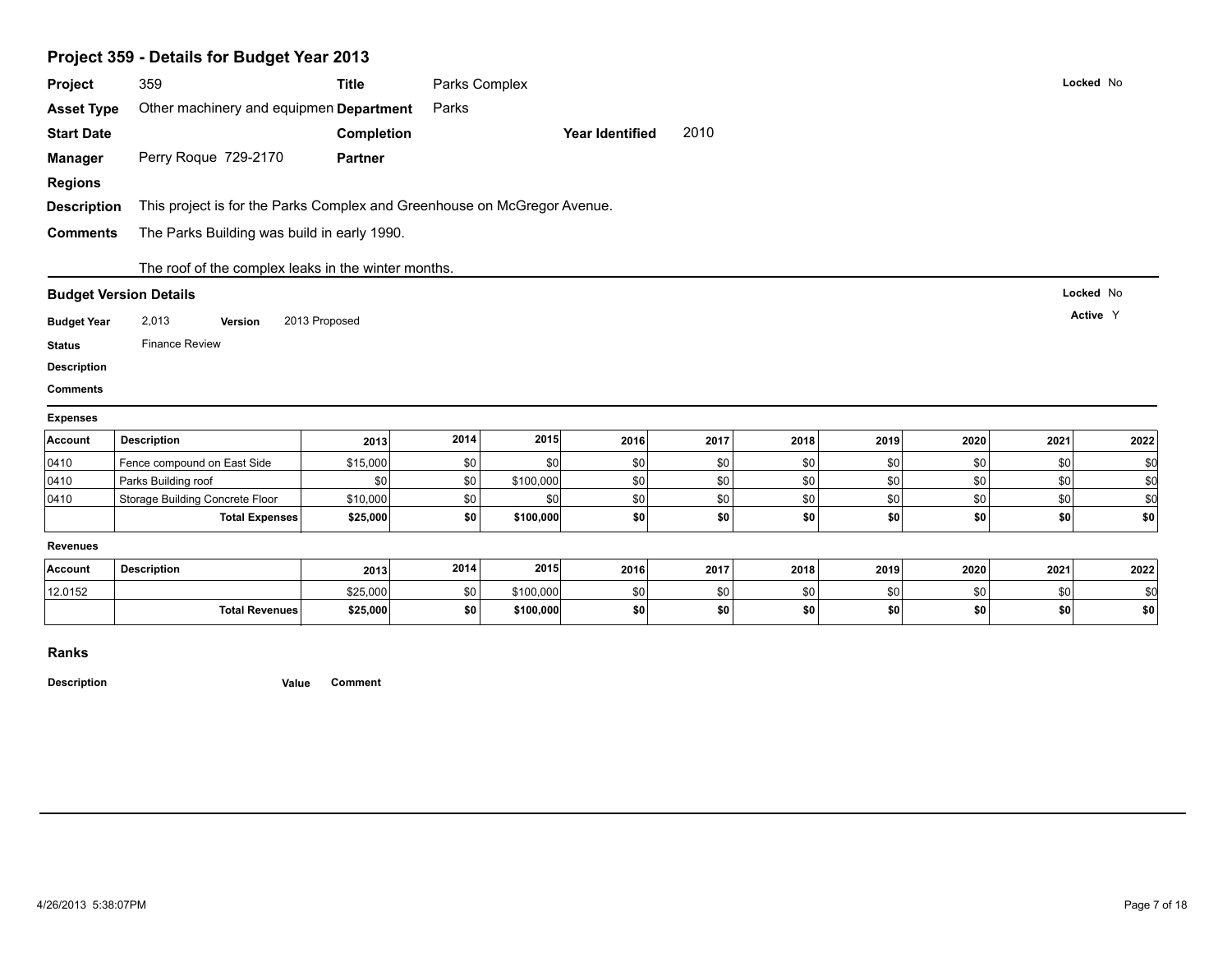| <b>Effective Date</b> | Account | <b>Type</b> | Amount | <b>FTE Impact</b> |
|-----------------------|---------|-------------|--------|-------------------|

# **Related Projects**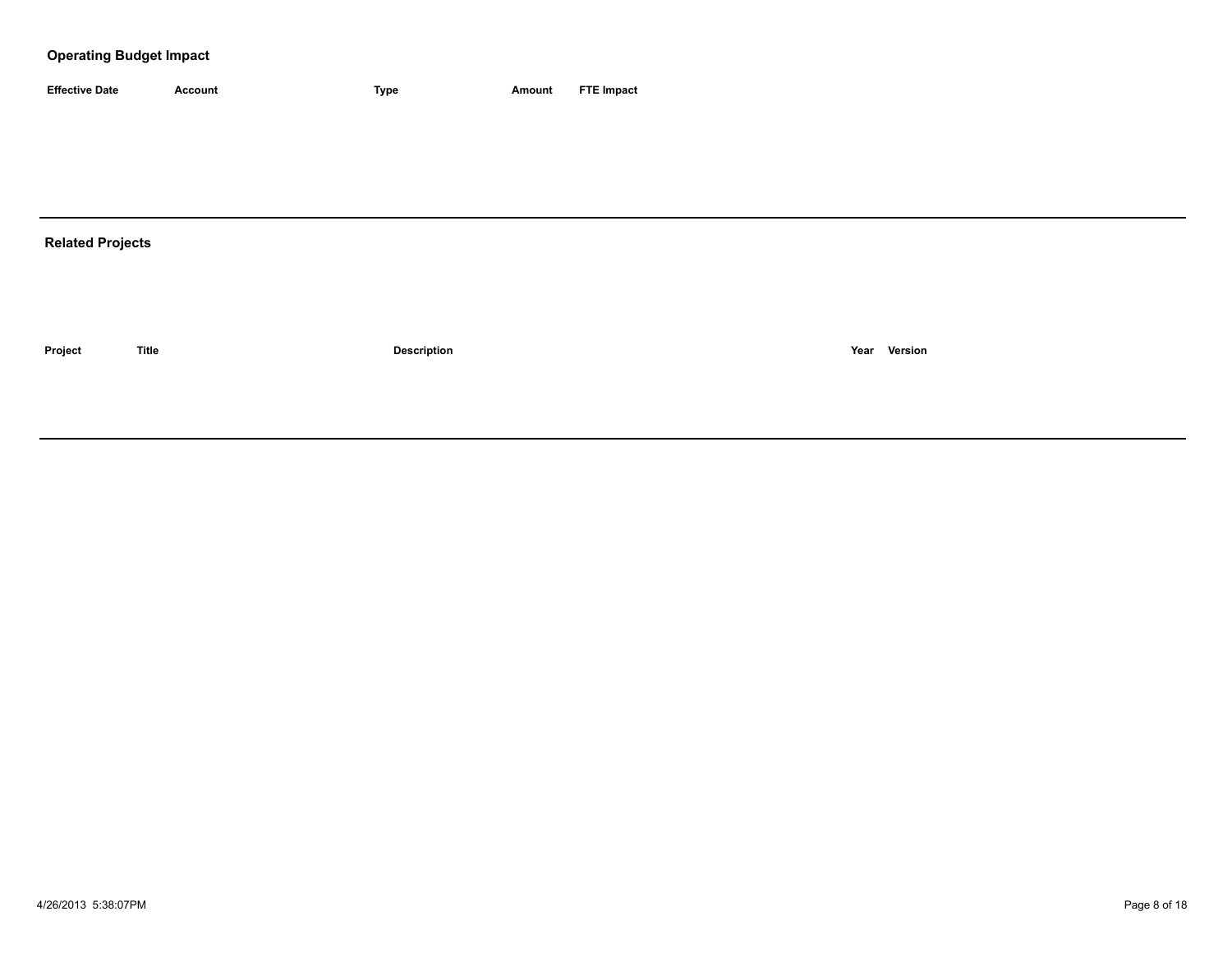|                                       | Project 751 - Details for Budget Year 2013                                                                                                                                                        |                |                 |          |                        |          |          |          |          |           |      |
|---------------------------------------|---------------------------------------------------------------------------------------------------------------------------------------------------------------------------------------------------|----------------|-----------------|----------|------------------------|----------|----------|----------|----------|-----------|------|
| Project                               | 751                                                                                                                                                                                               | <b>Title</b>   | Parks Equipment |          |                        |          |          |          |          | Locked No |      |
| <b>Asset Type</b>                     | Other machinery and equipmen Department                                                                                                                                                           |                | Parks           |          |                        |          |          |          |          |           |      |
| <b>Start Date</b>                     |                                                                                                                                                                                                   | Completion     |                 |          | <b>Year Identified</b> | 2008     |          |          |          |           |      |
| <b>Manager</b>                        | Perry Roque<br>729-2170                                                                                                                                                                           | <b>Partner</b> |                 |          |                        |          |          |          |          |           |      |
| <b>Regions</b>                        |                                                                                                                                                                                                   |                |                 |          |                        |          |          |          |          |           |      |
| <b>Description</b>                    | This project is for equipment for the Parks Department.                                                                                                                                           |                |                 |          |                        |          |          |          |          |           |      |
| <b>Comments</b>                       | This budget is for lawn mower replacements necessary to maintain the mower fleet to a standard that will enable the department to provide a high<br>standard of service while minimizing repairs. |                |                 |          |                        |          |          |          |          |           |      |
|                                       |                                                                                                                                                                                                   |                |                 |          |                        |          |          |          |          | Locked No |      |
|                                       | <b>Budget Version Details</b>                                                                                                                                                                     |                |                 |          |                        |          |          |          |          |           |      |
| <b>Budget Year</b>                    | 2,013<br>Version                                                                                                                                                                                  | 2013 Proposed  |                 |          |                        |          |          |          |          | Active Y  |      |
| <b>Status</b>                         | <b>Council Review</b>                                                                                                                                                                             |                |                 |          |                        |          |          |          |          |           |      |
|                                       |                                                                                                                                                                                                   |                |                 |          |                        |          |          |          |          |           |      |
| <b>Description</b><br><b>Comments</b> |                                                                                                                                                                                                   |                |                 |          |                        |          |          |          |          |           |      |
|                                       |                                                                                                                                                                                                   |                |                 |          |                        |          |          |          |          |           |      |
| <b>Expenses</b><br>Account            | <b>Description</b>                                                                                                                                                                                | 2013           | 2014            | 2015     | 2016                   | 2017     | 2018     | 2019     | 2020     | 2021      | 2022 |
|                                       | Ride on tiller                                                                                                                                                                                    | \$0            | \$0             | \$0      | \$0                    | \$0      | \$0      | \$0      | \$0      | \$0       | \$0  |
| 0410<br>0410                          | Ride-On Mower Replacement                                                                                                                                                                         | \$35,000       | \$35,000        | \$35,000 | \$35,000               | \$37,000 | \$30,000 | \$30,000 | \$40,000 | \$0       | \$d  |
|                                       | (2)<br><b>Total Expenses</b>                                                                                                                                                                      | \$35,000       | \$35,000        | \$35,000 | \$35,000               | \$37,000 | \$30,000 | \$30,000 | \$40,000 | \$0       | \$0  |
| <b>Revenues</b>                       |                                                                                                                                                                                                   |                |                 |          |                        |          |          |          |          |           |      |
| Account                               | <b>Description</b>                                                                                                                                                                                | 2013           | 2014            | 2015     | 2016                   | 2017     | 2018     | 2019     | 2020     | 2021      | 2022 |
| 12.0151                               | <b>General Revenue</b>                                                                                                                                                                            | \$35,000       | \$35,000        | \$35,000 | \$35,000               | \$37,000 | \$30,000 | \$30,000 | \$40,000 | \$0       | \$d  |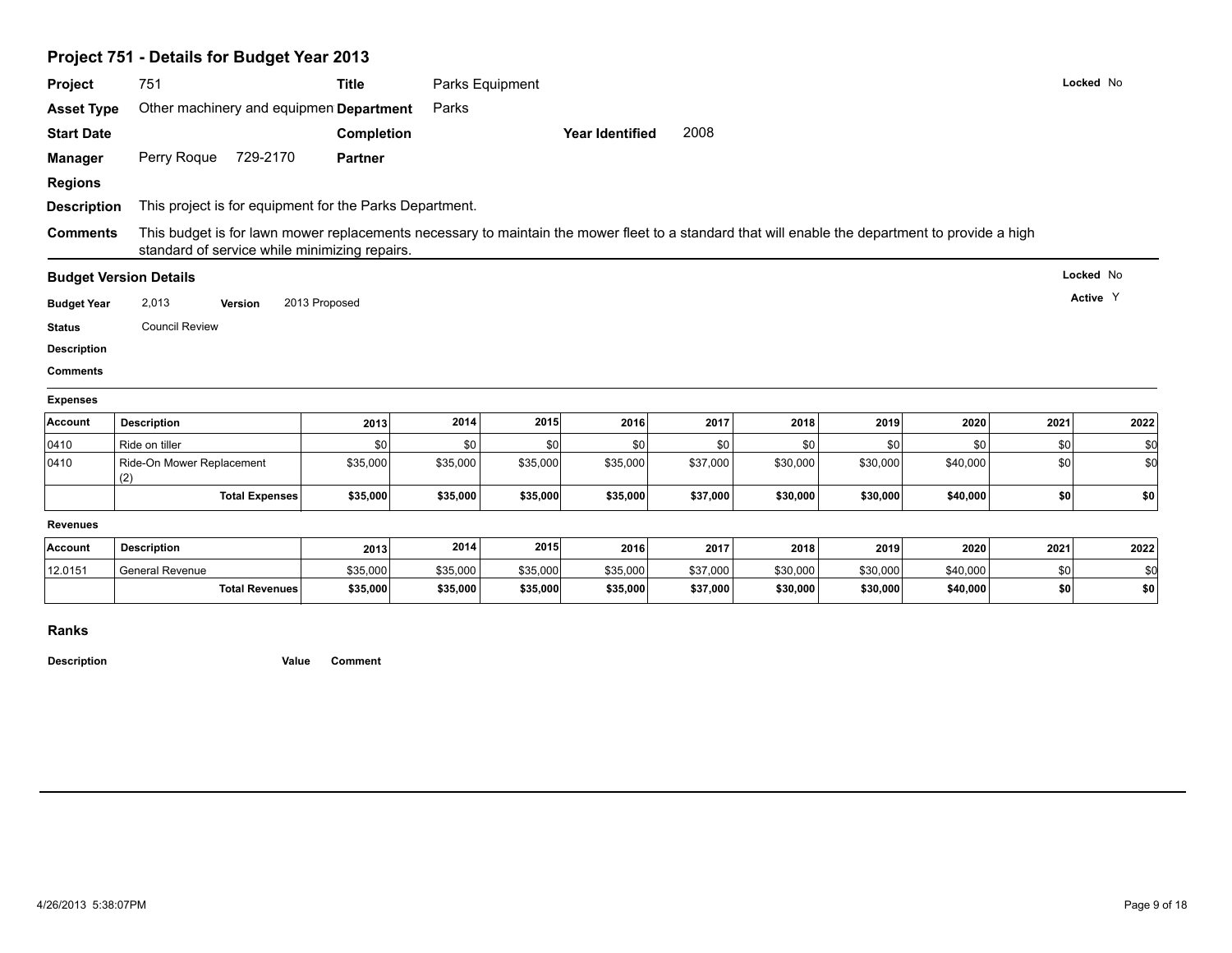| <b>Effective Date</b> | Account | <b>Type</b> | Amount | <b>FTE Impact</b> |
|-----------------------|---------|-------------|--------|-------------------|

# **Related Projects**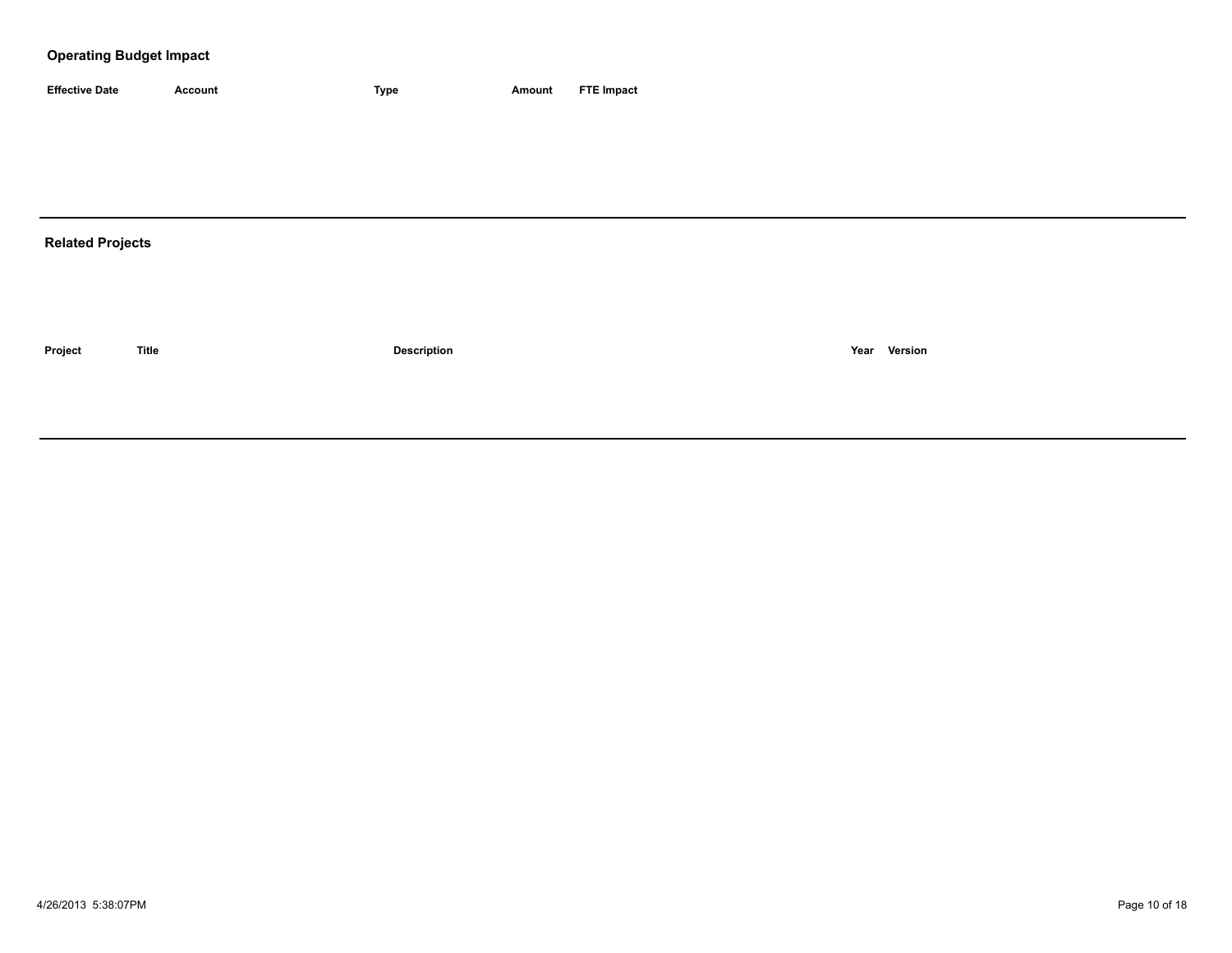| Project            | 690                                                                                                                                                                                                                                                                                                                                                                                                                                                                                                                                                          | <b>Title</b>           | <b>Recreation Hub</b> |            |                        |            |            |                            |            |                        | Locked No  |
|--------------------|--------------------------------------------------------------------------------------------------------------------------------------------------------------------------------------------------------------------------------------------------------------------------------------------------------------------------------------------------------------------------------------------------------------------------------------------------------------------------------------------------------------------------------------------------------------|------------------------|-----------------------|------------|------------------------|------------|------------|----------------------------|------------|------------------------|------------|
| <b>Asset Type</b>  | Outdoor recreational facilities st Department                                                                                                                                                                                                                                                                                                                                                                                                                                                                                                                |                        | Parks                 |            |                        |            |            |                            |            |                        |            |
| <b>Start Date</b>  |                                                                                                                                                                                                                                                                                                                                                                                                                                                                                                                                                              | <b>Completion</b>      |                       |            | <b>Year Identified</b> | 2008       |            |                            |            |                        |            |
| <b>Manager</b>     | Perry Roque 729-2170                                                                                                                                                                                                                                                                                                                                                                                                                                                                                                                                         | <b>Partner</b>         |                       |            |                        |            |            |                            |            |                        |            |
| <b>Regions</b>     |                                                                                                                                                                                                                                                                                                                                                                                                                                                                                                                                                              |                        |                       |            |                        |            |            |                            |            |                        |            |
| <b>Description</b> | This project is for the development of the six recreational hubs throughout the City of Brandon as per the Recreational Facilities Master Plan that was<br>developed in 2007.                                                                                                                                                                                                                                                                                                                                                                                |                        |                       |            |                        |            |            |                            |            |                        |            |
| <b>Comments</b>    | The ways in which people use parks and recreation facilities today are different from how they have been used in the past. Citizens are willing to<br>travel further if amenities are exciting, well maintained and provide variety to the recreational experience. The creation of these recreational hubs<br>will provide new, modern, exciting and dynamic spaces where children and their families will have greater variety of creative learning and recreational<br>activities in one place, thus providing a safer intergenerational recreation hubs. |                        |                       |            |                        |            |            |                            |            |                        |            |
|                    | <b>Budget Version Details</b>                                                                                                                                                                                                                                                                                                                                                                                                                                                                                                                                |                        |                       |            |                        |            |            |                            |            |                        | Locked No  |
|                    |                                                                                                                                                                                                                                                                                                                                                                                                                                                                                                                                                              |                        |                       |            |                        |            |            |                            |            |                        | Active Y   |
|                    |                                                                                                                                                                                                                                                                                                                                                                                                                                                                                                                                                              |                        |                       |            |                        |            |            |                            |            |                        |            |
| <b>Budget Year</b> | 2,013<br>Version                                                                                                                                                                                                                                                                                                                                                                                                                                                                                                                                             | 2013 Proposed          |                       |            |                        |            |            |                            |            |                        |            |
| <b>Status</b>      | <b>Council Review</b>                                                                                                                                                                                                                                                                                                                                                                                                                                                                                                                                        |                        |                       |            |                        |            |            |                            |            |                        |            |
| <b>Description</b> |                                                                                                                                                                                                                                                                                                                                                                                                                                                                                                                                                              |                        |                       |            |                        |            |            |                            |            |                        |            |
| <b>Comments</b>    |                                                                                                                                                                                                                                                                                                                                                                                                                                                                                                                                                              |                        |                       |            |                        |            |            |                            |            |                        |            |
| <b>Expenses</b>    |                                                                                                                                                                                                                                                                                                                                                                                                                                                                                                                                                              |                        |                       |            |                        |            |            |                            |            |                        |            |
| Account            | <b>Description</b>                                                                                                                                                                                                                                                                                                                                                                                                                                                                                                                                           | 2013                   | 2014                  | 2015       | 2016                   | 2017       | 2018       | 2019                       | 2020       | 2021                   | 2022       |
| 200                | Hub #2 Westridge                                                                                                                                                                                                                                                                                                                                                                                                                                                                                                                                             | \$0                    | \$0                   | \$0        | \$0                    | \$0        | \$0        | \$0                        | \$0        | \$0                    | \$0        |
| 200                | Hub #3 Rideau Park                                                                                                                                                                                                                                                                                                                                                                                                                                                                                                                                           | \$700,000              | \$0                   | \$0        | \$0                    | \$0        | \$0        | \$0                        | \$0        | \$0                    | \$0        |
| 200                | Hub #4 Valleyview                                                                                                                                                                                                                                                                                                                                                                                                                                                                                                                                            | \$0                    | \$0                   | \$0        | \$410,000              | \$0        | \$0        | \$0                        | \$0        | \$0                    | \$d        |
| 200                | Hub #5 Sir Winston                                                                                                                                                                                                                                                                                                                                                                                                                                                                                                                                           | \$0                    | \$0                   | \$0        | \$0                    | \$0        | \$0        | \$1,200,000                | \$0        | \$0                    | \$d        |
| 200                | Hub #6 Stanley Park                                                                                                                                                                                                                                                                                                                                                                                                                                                                                                                                          | \$0                    | \$0                   | \$0        | \$0                    | \$0        | \$0        | \$0                        | \$0        | \$440,000              | \$d        |
|                    | <b>Total Expenses</b>                                                                                                                                                                                                                                                                                                                                                                                                                                                                                                                                        | \$700,000              | \$0                   | \$0        | \$410,000              | \$0        | \$0        | \$1,200,000                | \$0        | \$440,000              | \$0        |
| <b>Revenues</b>    |                                                                                                                                                                                                                                                                                                                                                                                                                                                                                                                                                              |                        |                       |            |                        |            |            |                            |            |                        |            |
| Account            | <b>Description</b>                                                                                                                                                                                                                                                                                                                                                                                                                                                                                                                                           | 2013                   | 2014                  | 2015       | 2016                   | 2017       | 2018       | 2019                       | 2020       | 2021                   | 2022       |
|                    |                                                                                                                                                                                                                                                                                                                                                                                                                                                                                                                                                              |                        |                       |            |                        |            |            |                            |            |                        |            |
| 13.1537            | <b>Total Revenues</b>                                                                                                                                                                                                                                                                                                                                                                                                                                                                                                                                        | \$700,000<br>\$700,000 | \$0<br>\$0            | \$0<br>\$O | \$410,000<br>\$410,000 | \$0<br>\$0 | \$0<br>\$0 | \$1,200,000<br>\$1,200,000 | \$0<br>\$0 | \$440,000<br>\$440,000 | \$0<br>\$0 |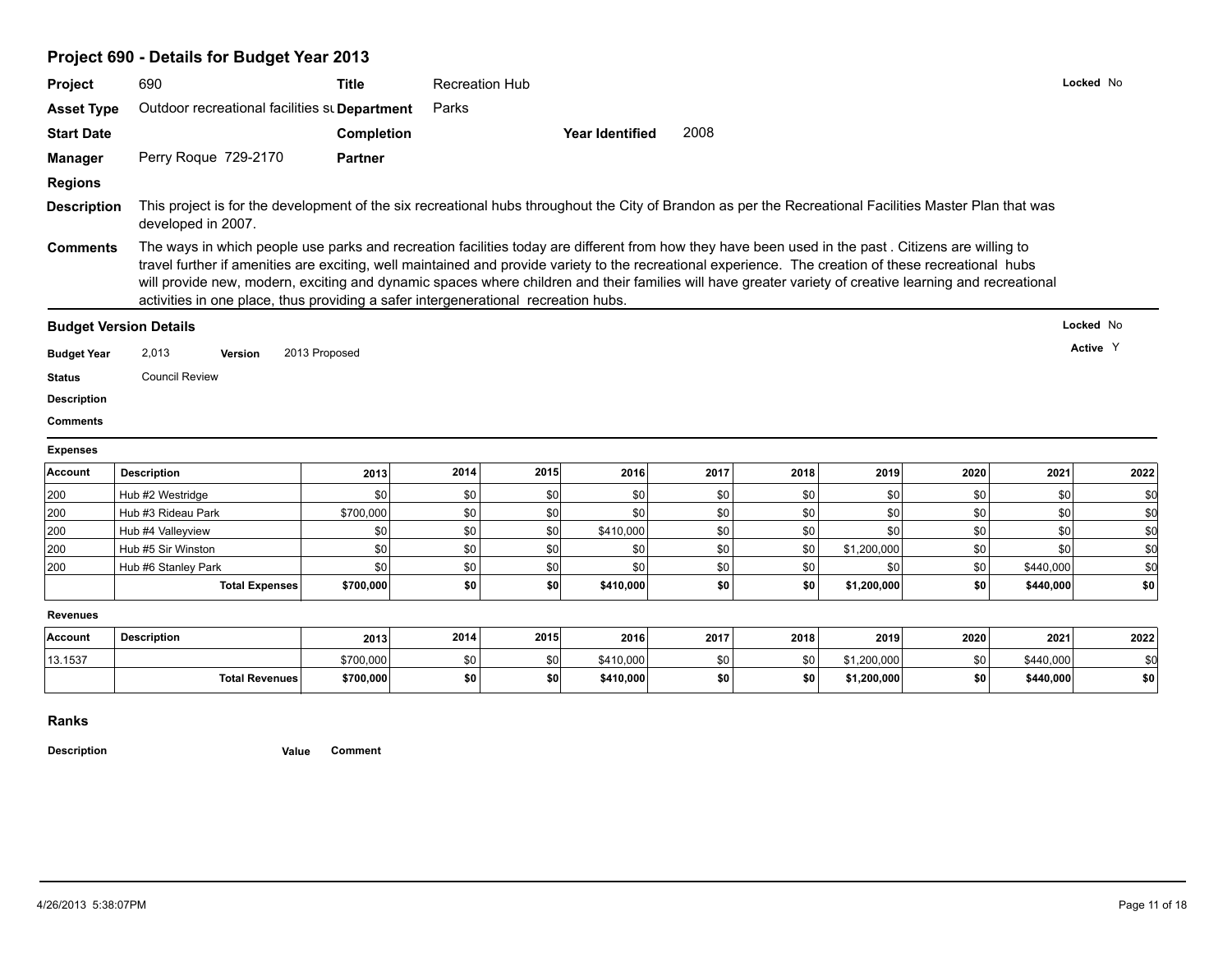| <b>Effective Date</b>   | Account      | <b>Type</b>        | Amount | <b>FTE Impact</b> |
|-------------------------|--------------|--------------------|--------|-------------------|
|                         |              |                    |        |                   |
|                         |              |                    |        |                   |
|                         |              |                    |        |                   |
|                         |              |                    |        |                   |
| <b>Related Projects</b> |              |                    |        |                   |
|                         |              |                    |        |                   |
|                         |              |                    |        |                   |
|                         |              |                    |        |                   |
| Project                 | <b>Title</b> | <b>Description</b> |        | Year Version      |
|                         |              |                    |        |                   |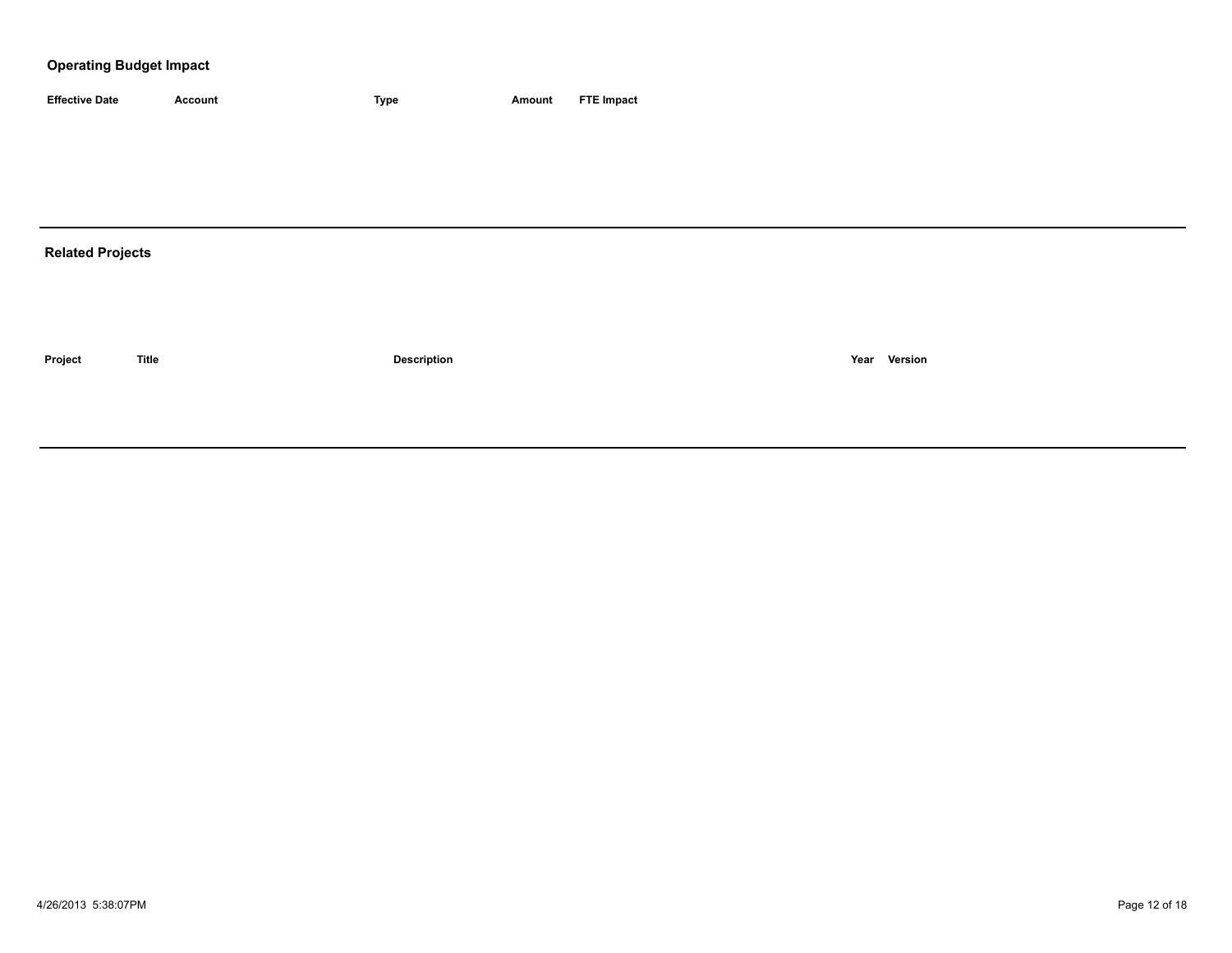|                                       | Project 697 - Details for Budget Year 2013                                                              |                   |           |                                            |                        |          |           |          |           |         |           |
|---------------------------------------|---------------------------------------------------------------------------------------------------------|-------------------|-----------|--------------------------------------------|------------------------|----------|-----------|----------|-----------|---------|-----------|
| Project                               | 697                                                                                                     | <b>Title</b>      |           | Recreation System Development and Upgrades |                        |          |           |          |           |         | Locked No |
| <b>Asset Type</b>                     | Outdoor recreational facilities st Department                                                           |                   | Parks     |                                            |                        |          |           |          |           |         |           |
| <b>Start Date</b>                     |                                                                                                         |                   |           |                                            | <b>Year Identified</b> | 2009     |           |          |           |         |           |
|                                       |                                                                                                         | <b>Completion</b> |           |                                            |                        |          |           |          |           |         |           |
| <b>Manager</b>                        | Perry Roque 729-2170                                                                                    | <b>Partner</b>    |           |                                            |                        |          |           |          |           |         |           |
| <b>Regions</b>                        |                                                                                                         |                   |           |                                            |                        |          |           |          |           |         |           |
| <b>Description</b>                    | This project is for implementation of the Recreation Facilities Master Plan that was developed in 2007. |                   |           |                                            |                        |          |           |          |           |         |           |
| <b>Comments</b>                       | Project timelines are for the twelve year span from 2008 through 2020.                                  |                   |           |                                            |                        |          |           |          |           |         |           |
|                                       | <b>Budget Version Details</b>                                                                           |                   |           |                                            |                        |          |           |          |           |         | Locked No |
| <b>Budget Year</b>                    | 2,013<br>Version                                                                                        | 2013 Proposed     |           |                                            |                        |          |           |          |           |         | Active Y  |
| <b>Status</b>                         | <b>Council Review</b>                                                                                   |                   |           |                                            |                        |          |           |          |           |         |           |
|                                       |                                                                                                         |                   |           |                                            |                        |          |           |          |           |         |           |
| <b>Description</b><br><b>Comments</b> |                                                                                                         |                   |           |                                            |                        |          |           |          |           |         |           |
|                                       |                                                                                                         |                   |           |                                            |                        |          |           |          |           |         |           |
| <b>Expenses</b>                       |                                                                                                         |                   |           |                                            |                        |          |           |          |           |         |           |
| Account                               | <b>Description</b>                                                                                      | 2013              | 2014      | 2015                                       | 2016                   | 2017     | 2018      | 2019     | 2020      | 2021    | 2022      |
| 200                                   | Andrews Field - Power Pole<br>Replacement                                                               | \$0               | \$0       | \$0                                        | \$0                    | \$0      | \$0       | \$0      | \$0       | \$0     | \$d       |
| 200                                   | boat dock                                                                                               | \$0               | \$0       | \$0                                        | \$0                    | \$0      | \$0       | \$0      | \$0       | \$0     | \$d       |
| 200                                   | fitness stations                                                                                        | \$0               | \$50,000  | \$0                                        | \$60,000               | \$0      | \$60,000  | \$0      | \$60,000  | \$0     | \$d       |
| 200                                   | football jr field Neelin                                                                                | \$20,000          | \$0       | \$0                                        | \$0                    | \$0      | \$0       | \$0      | \$0       | \$0     | \$0       |
| 200                                   | Playground - Argyle courts                                                                              | \$0               | \$0       | \$0                                        | \$70,000               | \$0      | \$0       | \$0      | \$0       | \$0     | \$0       |
| 200                                   | Playground - Brookwood                                                                                  | \$0               | \$0       | \$70,000                                   | \$0                    | \$0      | \$0       | \$0      | \$0       | \$0     | \$0       |
| 200                                   | Playground - Canada Games<br>Park                                                                       | \$70,000          | \$0       | \$0                                        | \$0                    | \$0      | \$0       | \$0      | \$0       | \$0     | \$0       |
| 200                                   | Playground - Empress Park                                                                               | \$0               | \$0       | \$0                                        | \$0                    | \$35,000 | \$0       | \$0      | \$0       | \$0     | \$0       |
| 200                                   | Playground - Fox Place                                                                                  | \$0               | \$0       | \$0                                        | \$0                    | \$0      | \$0       | \$0      | \$35,000  | \$0     | \$d       |
| 200                                   | Playground - Garwood                                                                                    | \$0               | \$0       | \$0                                        | \$0                    | \$0      | \$0       | \$70,000 | \$0       | \$0     | \$d       |
| 200                                   | Playground - Lions East end                                                                             | \$0               | \$0       | \$0                                        | \$0                    | \$35,000 | \$0       | \$0      | \$0       | \$0     | \$d       |
| 200                                   | Playground - Parkdale                                                                                   | \$0               | \$70,000  | \$0                                        | \$0                    | \$0      | \$0       | \$0      | \$0       | \$0     | \$0       |
| 200                                   | Playground - Wascana Drive                                                                              | \$0               | \$0       | \$0                                        | \$0                    | \$0      | \$35,000  | \$0      | \$0       | \$0     | \$0       |
| 200                                   | Playground - Westview                                                                                   | \$0               | \$0       | \$0                                        | \$0                    | \$0      | \$35,000  | \$0      | \$0       | \$0     | \$0       |
| 200                                   | Playground - Wilnor                                                                                     | \$0               | \$0       | \$0                                        | \$0                    | \$0      | \$0       | \$0      | \$35,000  | \$0     | \$0       |
| 200                                   | remove paddling pools                                                                                   | \$20,000          | $\$0$     | \$0                                        | \$20,000               | $\$0$    | \$0       | \$20,000 | \$0       | \$0     | \$20,000  |
| 200                                   | Senior ball field (Hilton Ave) -<br>Sound Booth                                                         | \$20,000          | \$0       | \$0                                        | \$0                    | \$0      | \$0       | \$0      | \$0       | \$0     | \$d       |
| 200                                   | Senior ball field (Hilton Ave) -<br>Sound System                                                        | \$0               | \$0       | \$10,000                                   | \$0                    | \$0      | \$0       | \$0      | \$0       | \$0     | \$d       |
| 200                                   | senior softball                                                                                         | \$0               | \$0       | \$0                                        | \$0                    | \$0      | \$0       | \$0      | $ $ \$0   | $ $ \$0 | \$d       |
| 200                                   | soccer                                                                                                  | \$0               | \$0       | \$0                                        | \$0                    | \$0      | \$0       | \$0      | \$0       | $ $ \$0 | \$d       |
|                                       | <b>Total Expenses</b>                                                                                   | \$130,000         | \$120,000 | \$80,000                                   | \$150,000              | \$70,000 | \$130,000 | \$90,000 | \$130,000 | \$0     | \$20,000  |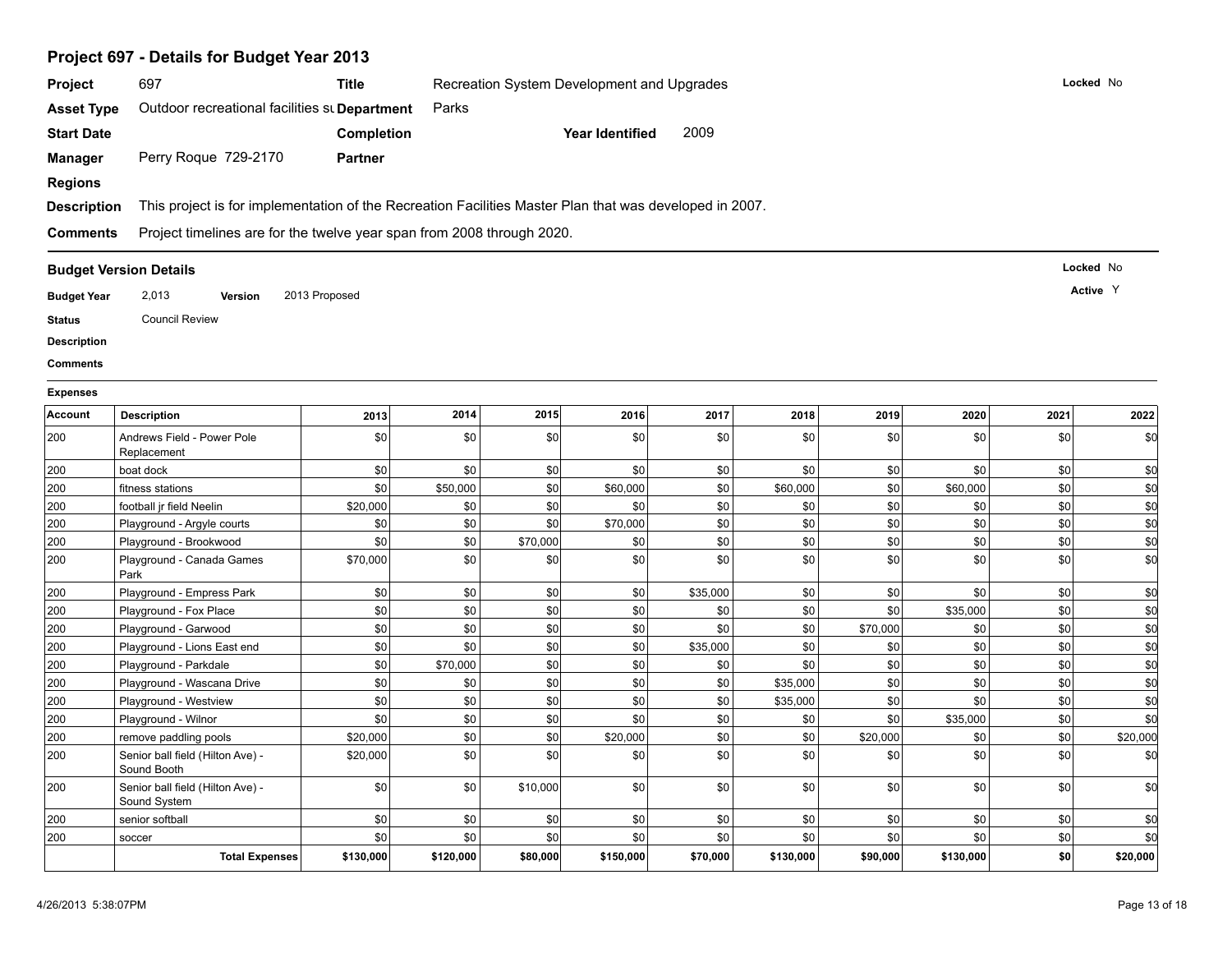#### **Revenues**

| Account | <b>Description</b> |                       | 2013      | 2014      | 2015     | 2016      | 2017     | 2018      | 2019     | 2020      | 2021 | 2022     |
|---------|--------------------|-----------------------|-----------|-----------|----------|-----------|----------|-----------|----------|-----------|------|----------|
| 13.1537 | Parks Reserve      |                       | \$130,000 | \$120,000 | \$80,000 | \$150,000 | \$70,000 | \$130,000 | \$90,000 | \$130,000 | snl  | \$20,000 |
|         |                    | <b>Total Revenues</b> | \$130,000 | \$120,000 | \$80,000 | \$150,000 | \$70,000 | \$130,000 | \$90,000 | \$130,000 | \$0  | \$20,000 |

#### **Ranks**

| <b>Operating Budget Impact</b> |                |                    |        |            |  |              |  |  |  |  |
|--------------------------------|----------------|--------------------|--------|------------|--|--------------|--|--|--|--|
| <b>Effective Date</b>          | <b>Account</b> | <b>Type</b>        | Amount | FTE Impact |  |              |  |  |  |  |
|                                |                |                    |        |            |  |              |  |  |  |  |
|                                |                |                    |        |            |  |              |  |  |  |  |
|                                |                |                    |        |            |  |              |  |  |  |  |
| <b>Related Projects</b>        |                |                    |        |            |  |              |  |  |  |  |
|                                |                |                    |        |            |  |              |  |  |  |  |
| Project                        | <b>Title</b>   | <b>Description</b> |        |            |  | Year Version |  |  |  |  |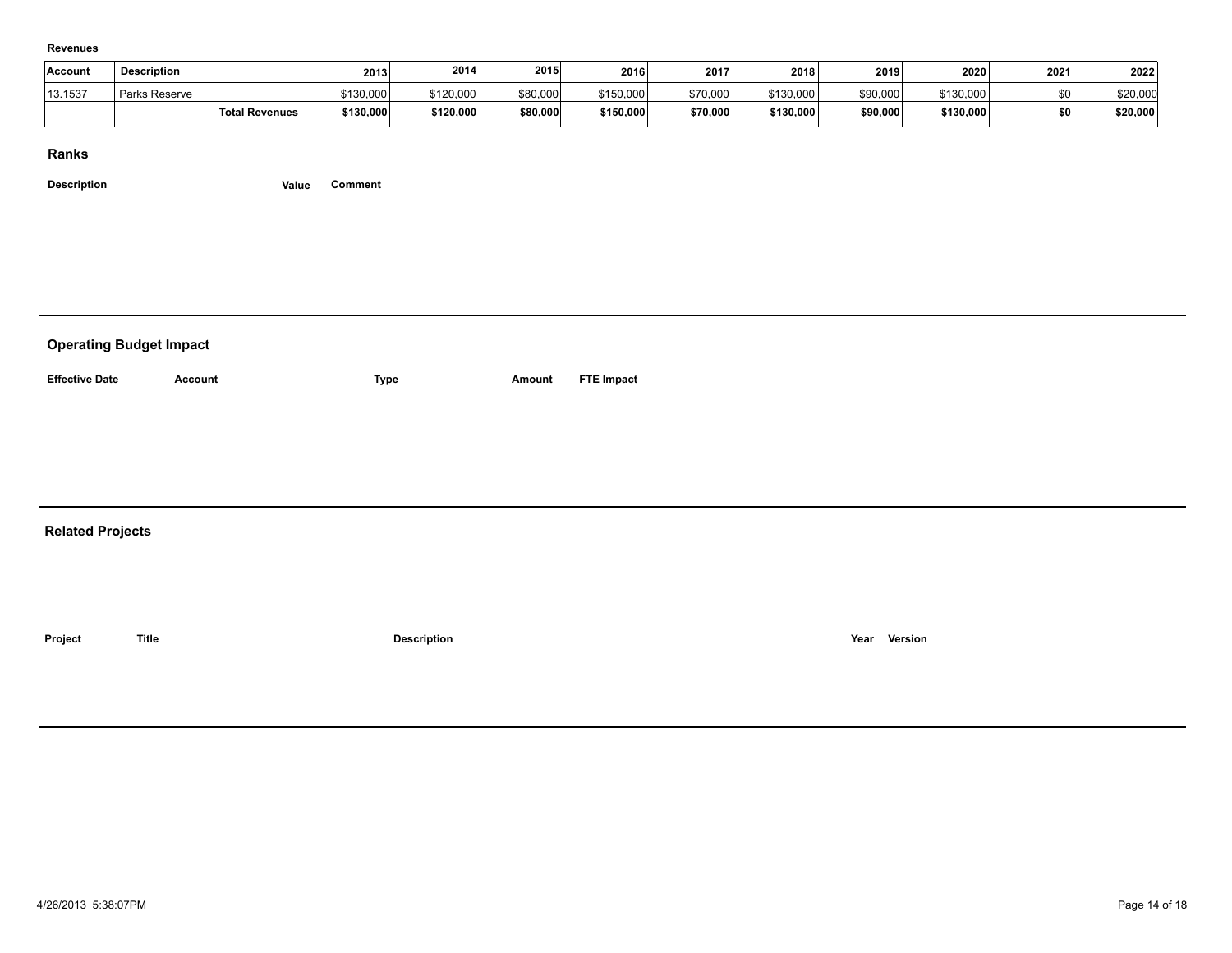| Project                                                                                     |                                                                                                                                    |                                 |           |           |                 |           |           |           |           |           |           |  |
|---------------------------------------------------------------------------------------------|------------------------------------------------------------------------------------------------------------------------------------|---------------------------------|-----------|-----------|-----------------|-----------|-----------|-----------|-----------|-----------|-----------|--|
|                                                                                             | 1035                                                                                                                               | Trail System Expansion<br>Title |           |           |                 |           |           |           |           | Locked No |           |  |
| <b>Asset Type</b>                                                                           | Highways, roads, streets, signs, Department                                                                                        |                                 | Parks     |           |                 |           |           |           |           |           |           |  |
| <b>Start Date</b>                                                                           |                                                                                                                                    | Completion                      |           |           | Year Identified | 2008      |           |           |           |           |           |  |
| <b>Manager</b>                                                                              | Perry Roque 729-2170                                                                                                               | <b>Partner</b>                  |           |           |                 |           |           |           |           |           |           |  |
| <b>Regions</b>                                                                              |                                                                                                                                    |                                 |           |           |                 |           |           |           |           |           |           |  |
| <b>Description</b>                                                                          | This project is for the expansion of existing walkways throughout our city.                                                        |                                 |           |           |                 |           |           |           |           |           |           |  |
| <b>Comments</b>                                                                             | This item is one of Roadmap for Growth items.                                                                                      |                                 |           |           |                 |           |           |           |           |           |           |  |
|                                                                                             | The walkway system was developed in the early 1980's. As the City expands we will continue to develop more trails around the City. |                                 |           |           |                 |           |           |           |           |           |           |  |
|                                                                                             | <b>Budget Version Details</b>                                                                                                      |                                 |           |           |                 |           |           |           |           |           | Locked No |  |
|                                                                                             |                                                                                                                                    |                                 |           |           |                 |           |           |           |           |           | Active Y  |  |
| <b>Budget Year</b>                                                                          | 2,013<br>Version                                                                                                                   | 2013 Proposed                   |           |           |                 |           |           |           |           |           |           |  |
|                                                                                             |                                                                                                                                    |                                 |           |           |                 |           |           |           |           |           |           |  |
|                                                                                             | <b>Council Review</b>                                                                                                              |                                 |           |           |                 |           |           |           |           |           |           |  |
|                                                                                             |                                                                                                                                    |                                 |           |           |                 |           |           |           |           |           |           |  |
|                                                                                             |                                                                                                                                    |                                 |           |           |                 |           |           |           |           |           |           |  |
|                                                                                             |                                                                                                                                    |                                 |           |           |                 |           |           |           |           |           |           |  |
|                                                                                             | <b>Description</b>                                                                                                                 | 2013                            | 2014      | 2015      | 2016            | 2017      | 2018      | 2019      | 2020      | 2021      | 2022      |  |
|                                                                                             |                                                                                                                                    | \$100,000                       | \$100,000 | \$100,000 | \$100,000       | \$100,000 | \$100,000 | \$100,000 | \$100,000 | \$100,000 | \$0       |  |
| <b>Status</b><br><b>Description</b><br><b>Comments</b><br><b>Expenses</b><br>Account<br>200 | <b>Total Expenses</b>                                                                                                              | \$100,000                       | \$100,000 | \$100,000 | \$100,000       | \$100,000 | \$100,000 | \$100,000 | \$100,000 | \$100,000 | \$0       |  |
|                                                                                             |                                                                                                                                    |                                 |           |           |                 |           |           |           |           |           |           |  |
| <b>Revenues</b><br>Account                                                                  | <b>Description</b>                                                                                                                 | 2013                            | 2014      | 2015      | 2016            | 2017      | 2018      | 2019      | 2020      | 2021      | 2022      |  |
| 12.0151                                                                                     | General Revenue                                                                                                                    | \$100,000                       | \$100,000 | \$100,000 | \$100,000       | \$100,000 | \$100,000 | \$100,000 | \$100,000 | \$100,000 | \$0       |  |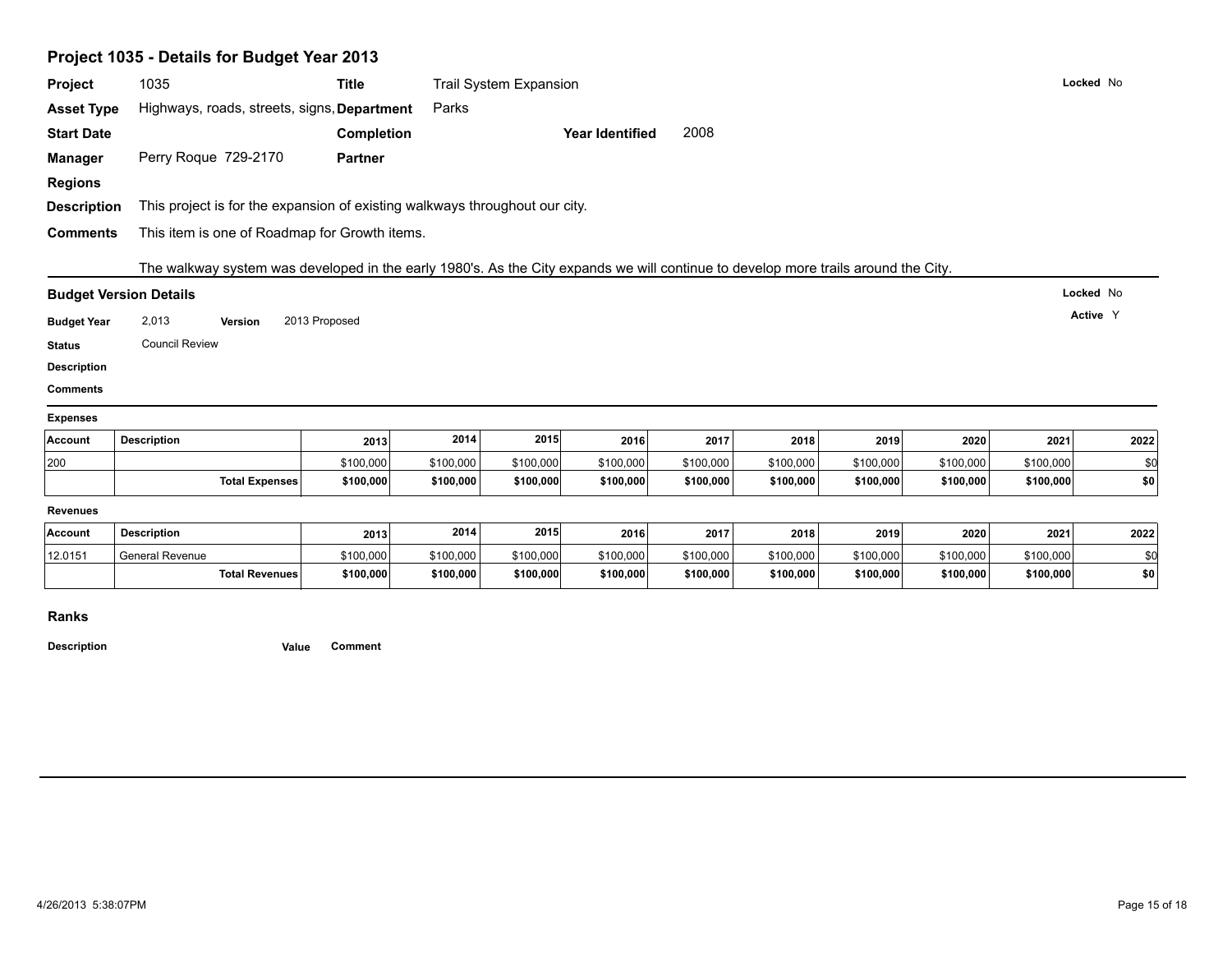| <b>Effective Date</b> | Account | <b>Type</b> | Amount | <b>FTE Impact</b> |
|-----------------------|---------|-------------|--------|-------------------|

# **Related Projects**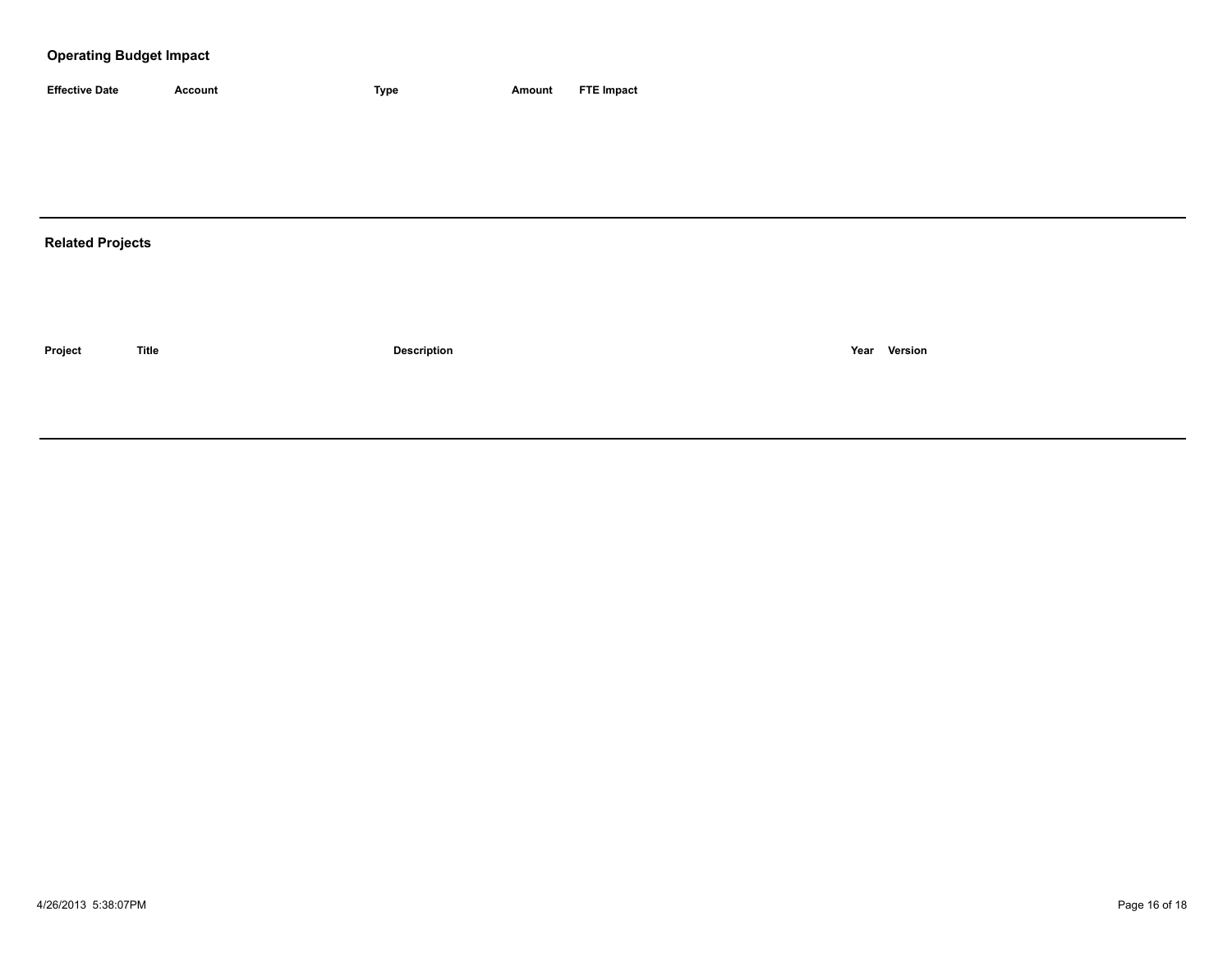|                                                  | Project 960 - Details for Budget Year 2013                                      |                                                                                                                                                                                                                                                                                                                                      |           |                                    |                        |           |           |           |           |      |           |  |
|--------------------------------------------------|---------------------------------------------------------------------------------|--------------------------------------------------------------------------------------------------------------------------------------------------------------------------------------------------------------------------------------------------------------------------------------------------------------------------------------|-----------|------------------------------------|------------------------|-----------|-----------|-----------|-----------|------|-----------|--|
| Project                                          | 960                                                                             | <b>Title</b>                                                                                                                                                                                                                                                                                                                         |           | <b>Trail System Reconstruction</b> |                        |           |           |           |           |      | Locked No |  |
| <b>Asset Type</b>                                | Highways, roads, streets, signs, Department                                     |                                                                                                                                                                                                                                                                                                                                      | Parks     |                                    |                        |           |           |           |           |      |           |  |
| <b>Start Date</b>                                |                                                                                 | Completion                                                                                                                                                                                                                                                                                                                           |           |                                    | <b>Year Identified</b> | 2008      |           |           |           |      |           |  |
| <b>Manager</b>                                   | Perry Roque 729-2170                                                            | <b>Partner</b>                                                                                                                                                                                                                                                                                                                       |           |                                    |                        |           |           |           |           |      |           |  |
| <b>Regions</b>                                   |                                                                                 |                                                                                                                                                                                                                                                                                                                                      |           |                                    |                        |           |           |           |           |      |           |  |
| <b>Description</b>                               |                                                                                 |                                                                                                                                                                                                                                                                                                                                      |           |                                    |                        |           |           |           |           |      |           |  |
| <b>Comments</b>                                  |                                                                                 | This project is for the maintenance of existing walkways throughout the City.<br>The walkway system was developed in the early 1980's. The pathways continue to be a very popular form of recreation and more recently, an<br>alternative means of transportation for work and accessing various locations throughout the community. |           |                                    |                        |           |           |           |           |      |           |  |
|                                                  | The reconstruction of pathways is required to maintain the safety of residents. |                                                                                                                                                                                                                                                                                                                                      |           |                                    |                        |           |           |           |           |      |           |  |
|                                                  | <b>Budget Version Details</b>                                                   |                                                                                                                                                                                                                                                                                                                                      |           |                                    |                        |           |           |           |           |      | Locked No |  |
|                                                  |                                                                                 |                                                                                                                                                                                                                                                                                                                                      |           |                                    |                        |           |           |           |           |      |           |  |
| <b>Budget Year</b>                               | 2,013<br>Version                                                                | 2013 Proposed                                                                                                                                                                                                                                                                                                                        |           |                                    |                        |           |           |           |           |      | Active Y  |  |
| <b>Status</b>                                    | <b>Council Review</b>                                                           |                                                                                                                                                                                                                                                                                                                                      |           |                                    |                        |           |           |           |           |      |           |  |
|                                                  |                                                                                 |                                                                                                                                                                                                                                                                                                                                      |           |                                    |                        |           |           |           |           |      |           |  |
|                                                  |                                                                                 |                                                                                                                                                                                                                                                                                                                                      |           |                                    |                        |           |           |           |           |      |           |  |
| <b>Comments</b>                                  |                                                                                 |                                                                                                                                                                                                                                                                                                                                      |           |                                    |                        |           |           |           |           |      |           |  |
| <b>Description</b><br><b>Expenses</b><br>Account | <b>Description</b>                                                              | 2013                                                                                                                                                                                                                                                                                                                                 | 2014      | 2015                               | 2016                   | 2017      | 2018      | 2019      | 2020      | 2021 | 2022      |  |
| 200                                              | Reconstruction                                                                  | \$100,000                                                                                                                                                                                                                                                                                                                            | \$100,000 | \$100,000                          | \$100,000              | \$100,000 | \$100,000 | \$100,000 | \$100,000 | \$0  | \$0       |  |
|                                                  | <b>Total Expenses</b>                                                           | \$100,000                                                                                                                                                                                                                                                                                                                            | \$100,000 | \$100,000                          | \$100,000              | \$100,000 | \$100,000 | \$100,000 | \$100,000 | \$0  | \$0       |  |
| <b>Revenues</b>                                  |                                                                                 |                                                                                                                                                                                                                                                                                                                                      |           |                                    |                        |           |           |           |           |      |           |  |
|                                                  | <b>Description</b>                                                              | 2013                                                                                                                                                                                                                                                                                                                                 | 2014      | 2015                               | 2016                   | 2017      | 2018      | 2019      | 2020      | 2021 | 2022      |  |
| Account<br>12.0151                               | Reconstruction projects                                                         | \$100,000                                                                                                                                                                                                                                                                                                                            | \$100,000 | \$100,000                          | \$100,000              | \$100,000 | \$100,000 | \$100,000 | \$100,000 | \$0  | \$0       |  |